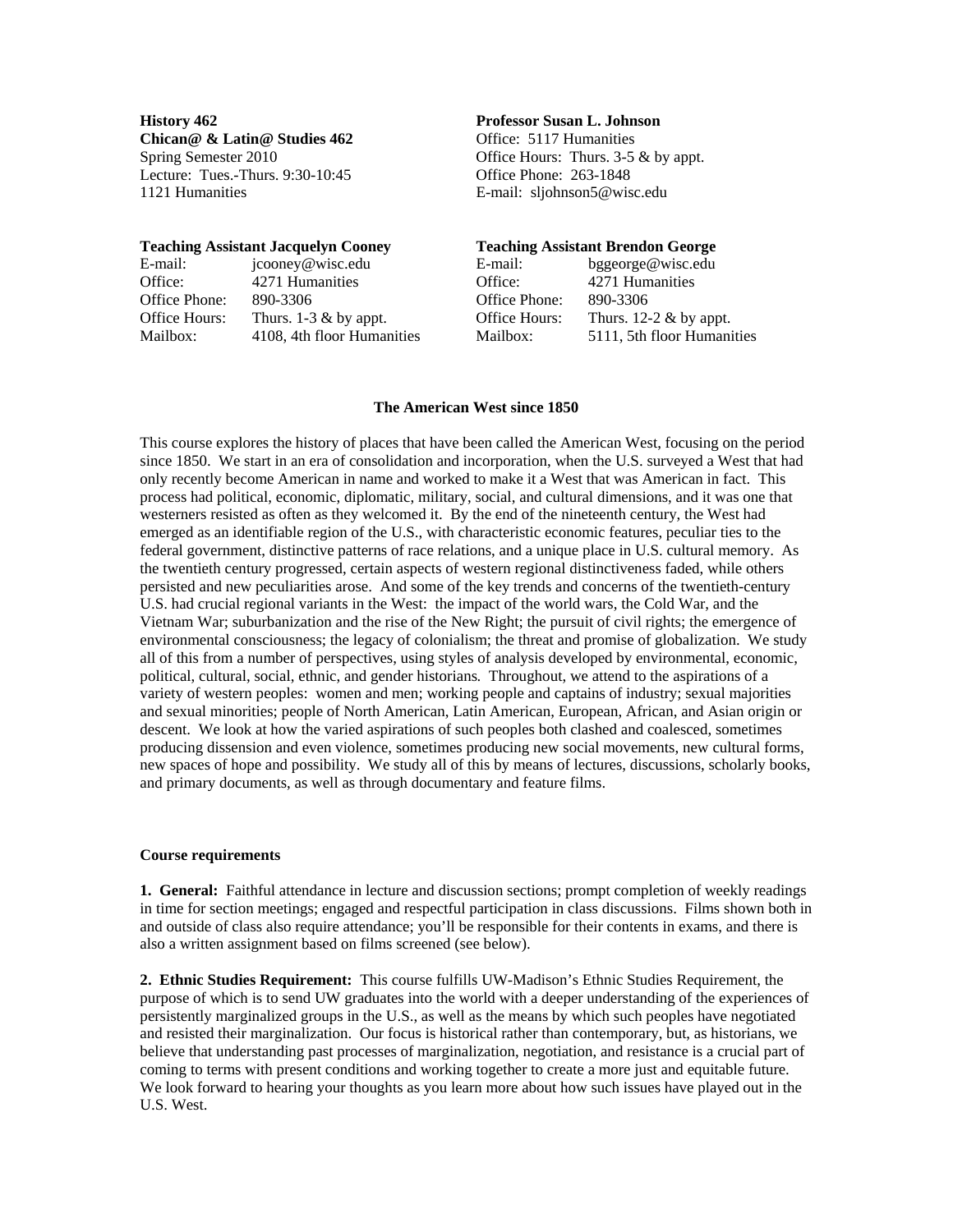**3. Laptops and notetaking:** The use of laptop computers or other screen-based devices is not permitted during lecture (including when films are screened) or in discussion sections, unless you have a medical need that has been authorized by the McBurney Disability Resource Center. If you do have authorization from the McBurney Center, please discuss this with us during the first week of class. Notetaking should be done by hand, and we encourage you to share your notes with one another. In addition, lecture outlines and key terms will be displayed throughout each lecture and are also available on the Learn@UW site for this class. New outlines and terms usually are posted on Learn@UW the night before each lecture; you may wish to print these materials out and bring them with you to class.

**4. Course materials on Learn@UW:** Virtually all course materials will be posted on the Learn@UW site for this class. The exceptions to this rule include maps and the midterm and final exams, which will be distributed in hard copy during regularly scheduled lecture periods.

**5. Readings and discussions:** This course has a heavy reading load. Readings complement lectures and films screened in class; they only occasionally cover the same material. Make sure you budget your time so that you can complete assigned readings each week before your discussion section meets. Some of the toughest reading in this course comes in the three single-author texts assigned in class (books by William Cronon, Coll Thrush, and Eric Avila), which is why we will be discussing these books both in section and in lecture (one lecture period for each of the three books). Still, most discussion of readings will occur in discussion section, and you won't be able to participate in section unless you have done the reading (note that course participation counts for 20% of your final grade). In section, you will relate readings to lectures and films, but the primary purpose of section is discussion of assigned readings, not review of lecture material. It is also in section that you'll learn how to read and analyze primary sources (reproduced in *The West in the History of the Nation*), which are the building blocks of historical research and writing.

**6. Film Journals:** Each of you should keep a journal about your intellectual reactions to the documentary and feature films that will be screened for this class. You'll have one opportunity to turn in a 1-2 page journal entry that discusses selected films and their *relationship to readings and lectures*. You may choose *either of the following two options* (note that an additional, extra credit opportunity follows):

*Option #1*: Write a 1-2 page journal entry in which you discuss the three episodes of the film *The West* screened in class and their relationship to other course materials (readings and lectures). If you choose this option, your film journal entry is due at the beginning of lecture on Tues. March 2.

*Option #2*: Write a 1-2 page journal entry in which you discuss the three documentary films *Forbidden City, U.S.A.; Goin' Back to T-Town;* and *The Times of Harvey Milk* and their relationship to other course materials (readings, lectures, and other films). If you choose this option, your film journal entry is due at the beginning of lecture on Thurs. April 29.

Remember, you need to *turn in only one of these two journal entries*. Your journal entry can be word-processed or handwritten. It won't be graded, but it will be marked using  $a +$ ,  $\checkmark$ , - system, and this mark will be used to help determine your course participation grade.

*Extra Credit Option*: You will earn extra credit toward your course participation grade if you write another1-2 page journal entry in which you discuss the two feature films, *High Noon* and *Smoke Signals*, and their relationship to other course materials (readings, lectures, and other films). If you write an extra credit journal entry, it is due at the beginning of lecture on the last day of class, Thurs. May 6.

**7. Papers:** You will write two papers for this class, a short 2-page paper on assigned primary sources, and a longer 5-page paper on one of the three single-author books assigned to the class as a whole. Both papers are designed to give you hands-on experience with the building blocks of history, that is, original primary source materials.

*a. First paper*: Two pages, double-spaced. You'll receive guidelines for this paper early in the semester. The paper will give you a chance to consider in depth one week's primary source readings from The West in the History of the Nation. Please note that the chapters for this paper appear *not* in volume 2 of this book, which you have purchased, but in volume 1, which is not assigned in this class. Instead, you will be purchasing a photocopy of these chapters at Bob's Copy Shop at 1401 University Avenue, or else reading them on reserve at College Library or online on the Learn@UW site for this class. The assigned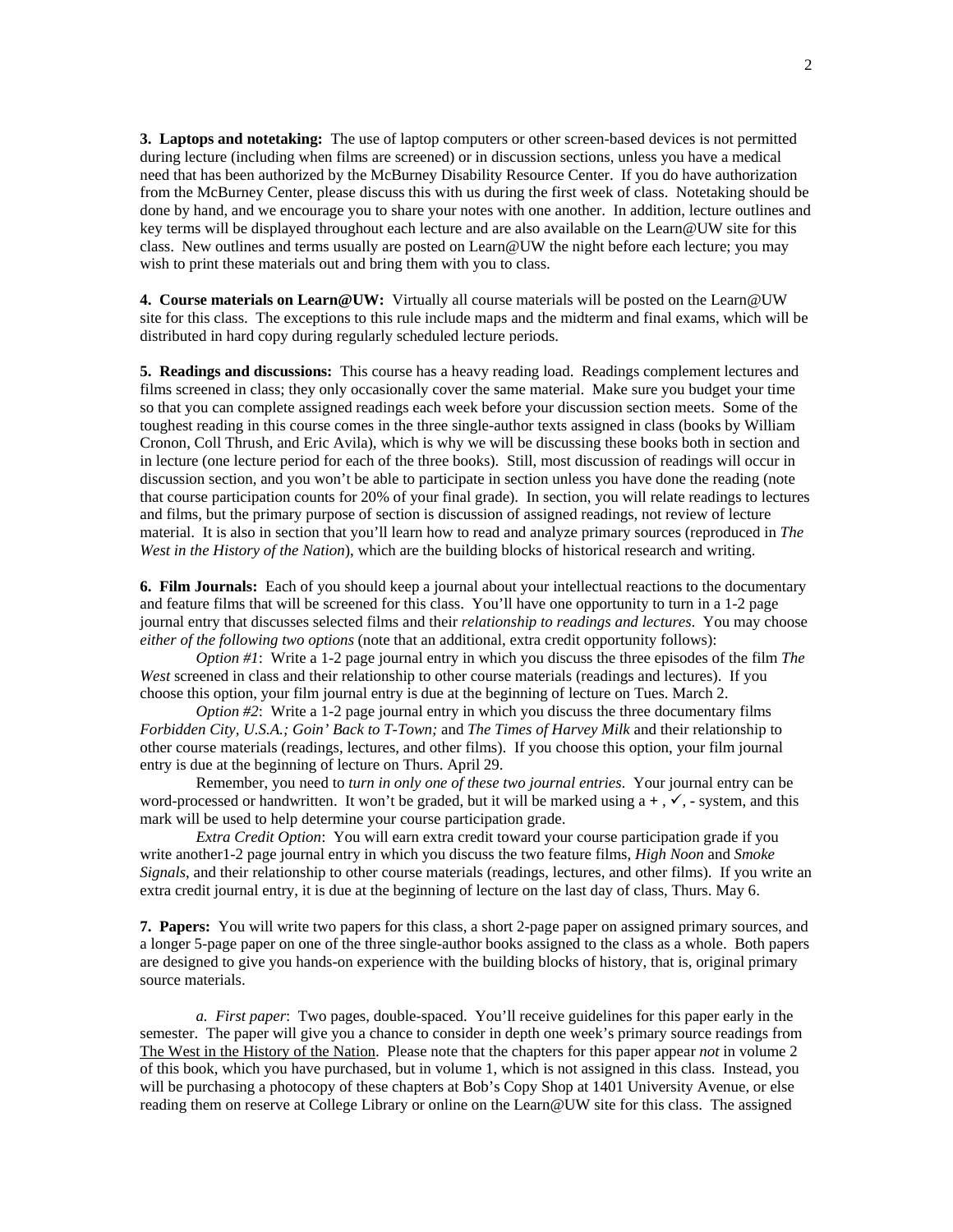chapters are: Chapter 13, "The Sectional Crisis: The West Divides the Nation," and Chapter 14, "The Civil War: Bringing the Battlefront to the West." You'll choose at least two of the primary sources in these chapters and analyze the different points of view of the sectional conflict in the West represented by each. Your paper will be due at the beginning of lecture on Tues. Feb. 2.Papers must be word-processed, double-spaced, with standard one-inch margins. Late papers will be accepted without penalty only if you negotiate an alternative due date with your teaching assistant at least *48 hours prior to the due date* specified here. Otherwise, late papers will drop by one-half of a grade for each day that they are late.

*b. Second paper*: Five pages, double-spaced. You'll receive detailed guidelines for this paper early in the semester. This paper will be written individually, but there will be teamwork involved in your initial research. For this paper, you'll use as your starting point one of the three single-author books assigned to the class as a whole: Cronon, Nature's Metropolis; Thrush, Native Seattle; and Avila, Popular Culture in the Age of White Flight. We'd like to have roughly equal numbers of students writing on each of these books. So during the first week or so of class, we'll ask you to designate your top two book choices, and then we'll divide the class into three similarly sized groups, each one assigned to a different book. We'll make every effort to assign you one of the two books you've chosen. The three mega-groups (each assigned one of the three books) will have time in class to organize themselves into smaller research teams (we suggest 2-4 students on each team). Each research team will then plan a research strategy for identifying primary source materials relevant to the book assigned. These primary sources should be found in libraries on campus or in electronic databases accessible through UW libraries. The research teams from each mega-group will report on the primary sources they've found during the class period in which we'll be discussing the book assigned to that mega-group (Nature's Metropolis, Thurs. Feb. 18; Native Seattle, Thurs. April 8; Popular Culture in the Age of White Flight, Thurs. April 29). Meanwhile, each individual should be deciding on one or two of the primary sources identified to use in the preparation of his or her individual paper. The actual paper, then, will be both a review of the book and an exploration of how the author uses primary sources to make a historical argument. You'll use the source(s) you've chosen to demonstrate in detail how the author uses primary materials. Your paper will be due at the beginning of lecture a week after the book you've read is discussed in class (Nature's Metropolis, Thurs. Feb. 25; Native Seattle, Thurs. April 15; Popular Culture in the Age of White Flight, Thurs. May 6). Papers must be wordprocessed, double-spaced, with standard one-inch margins. Late papers will be accepted without penalty only if you negotiate an alternative due date with your teaching assistant at least *48 hours prior to the due date* specified here. Otherwise, late papers will drop by one-half of a grade for each day that they are late.

**8. Exams:** There will be two take-home essay exams, a Midterm and a Final. We will not give out exam questions prior to the dates specified here under any circumstances. The Midterm questions will be handed out at the end of lecture on Thurs. March 4, and your answers must be handed in at the beginning of lecture on Thurs. March 11. There will be no formal lecture on Tues. March 9, but the professor and teaching assistants will be available in the classroom to answer questions you have about the midterm. The Final questions will be handed out at the end of lecture on Tues. May 4, and your answers must be handed in between 12:25 and 2:25 p.m. on Fri. May 14—that is, during the regularly scheduled final exam period for this course. There will be no formal lecture on Thurs. May 6, but the professor and teaching assistants will be available in the classroom to answer questions you have about the midterm. Midterm and Final exams must be word-processed, double-spaced, with standard one-inch margins, and they may not exceed the page limits established. You are to work individually and independently on these exams; evidence of collaboration will result in automatic failure. Late exams will not be accepted (no exceptions made for computer difficulties or transportation problems).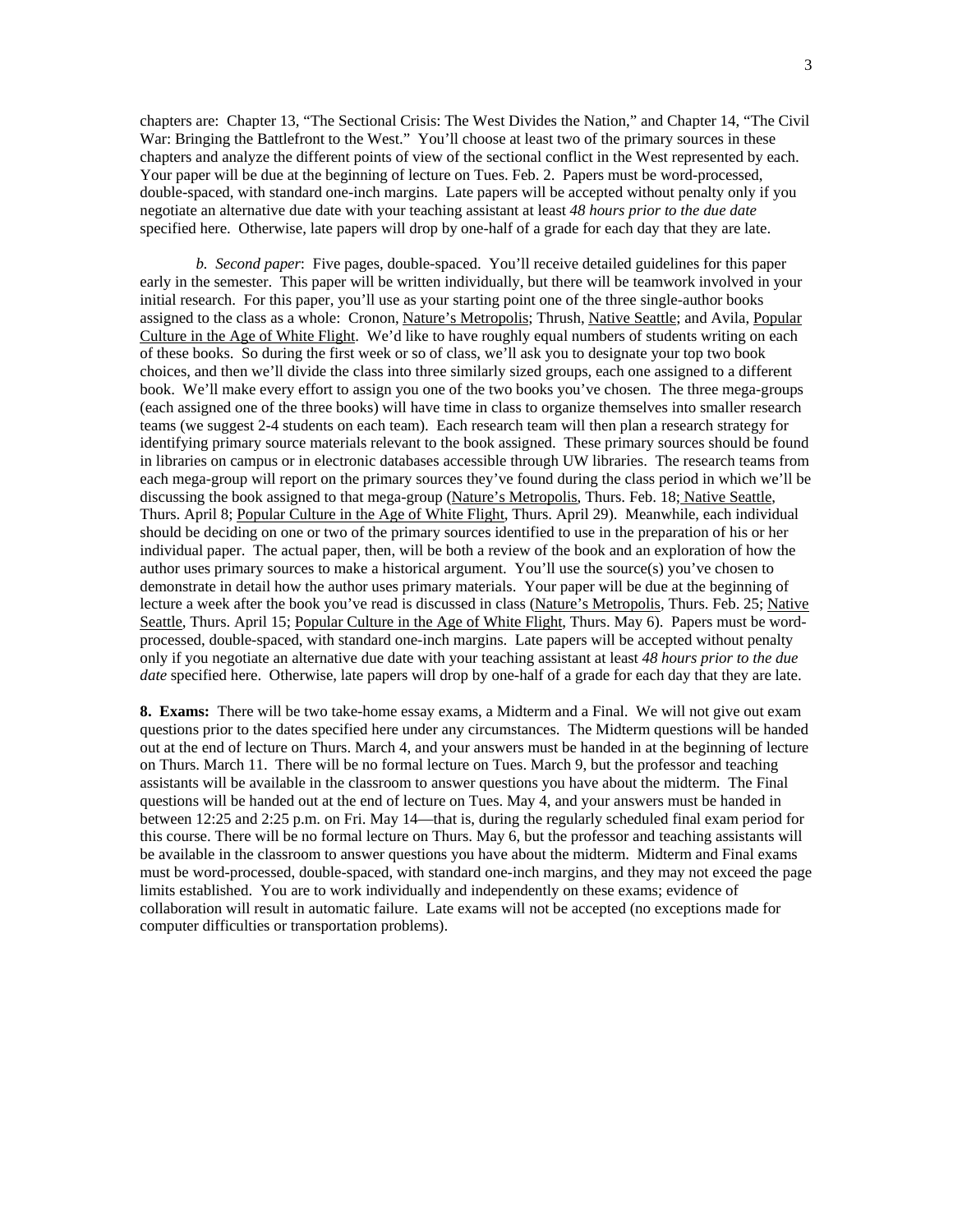# **Grades**

Your final grade will be determined using the following formula:

| Course participation | 20% |
|----------------------|-----|
| First paper          | 10% |
| Second paper         | 25% |
| Midterm exam         | 20% |
| Final exam           | 25% |

From time to time, you may be given the chance to enhance your course participation grade by attending a campus event relevant to the history of the American West and writing up a one-page response paper that relates that event to course content. Please check with your instructor to make sure an event that interests you is sufficiently relevant to course content before writing such a paper and turning it in.

### **Readings**

The following books are required for all students. They are available for purchase at the University Book Store, and are on reserve at College Library in Helen C. White Hall:

- William Deverell and Anne Hyde, eds., *The West in the History of the Nation: A Reader*, Vol. 2, *Since 1865* (Boston: Bedford/St. Martin's, 2000).
- William Cronon, *Nature's Metropolis: Chicago and the Great West* (New York: W.W. Norton, 1992).
- Coll Thrush, *Native Seattle: Histories from the Crossing-Over Place* (Seattle: University of Washington Press, 2007).
- Eric Avila, *Popular Culture in the Age of White Flight: Fear and Fantasy in Suburban Los Angeles* (Berkeley: University of California Press, 2004).
- There is also a small required course pack available for purchase at Bob's Copy Shop, 1401 University Avenue. This course pack consists of two chapters from Vol. 1 of *The West in the History of the Nation*. If you've taken History 461 and still have this book, you do not need to purchase the course pack. Copies of Vol. 1 are also on reserve at College Library. The assigned chapters are also available in electronic form on the Learn@UW site for this course.
- The following book *isn't required*, but it's *ever-so-highly recommended*. It's a more reliable source of information about western history than, say, *Wikipedia*, because the entries are written by leading practitioners in the field. Those of you who purchase it may well find it to be a book you'll be happy to have on your bookshelf for years to come. Still, it's expensive, so you might want to use one of the copies on reserve at College Library. None of the assignments in the book are required, but once you start reading them, you might get hooked. This is no boring compendium of useless facts, but rather a curious collection of brief, readable essays on an extraordinary range of topics. Why did the Pony Express last only a year? Why did Kansas bleed? What do colleges and universities have to do with nineteenth-century land policy? Why do blue jeans have copper rivets? Why did women gain voting rights first in the West? What is a Wobbly? Who said, "raise less corn and more hell"? Who performed in the Wild West show? Why is Wounded Knee twice famous in western history? When *Dances With Wolves* won an Oscar in 1990, how long had it been since a western won the award? How did Las Vegas morph from a Mormon mission site to Sin City, U.S.A.? What is the "new western history"? You'll find the answers here:

Howard Lamar, ed., *The New Encyclopedia of the American West* (New Haven, Conn.: Yale University Press, 1998). [Abbreviated as NEAW in syllabus.]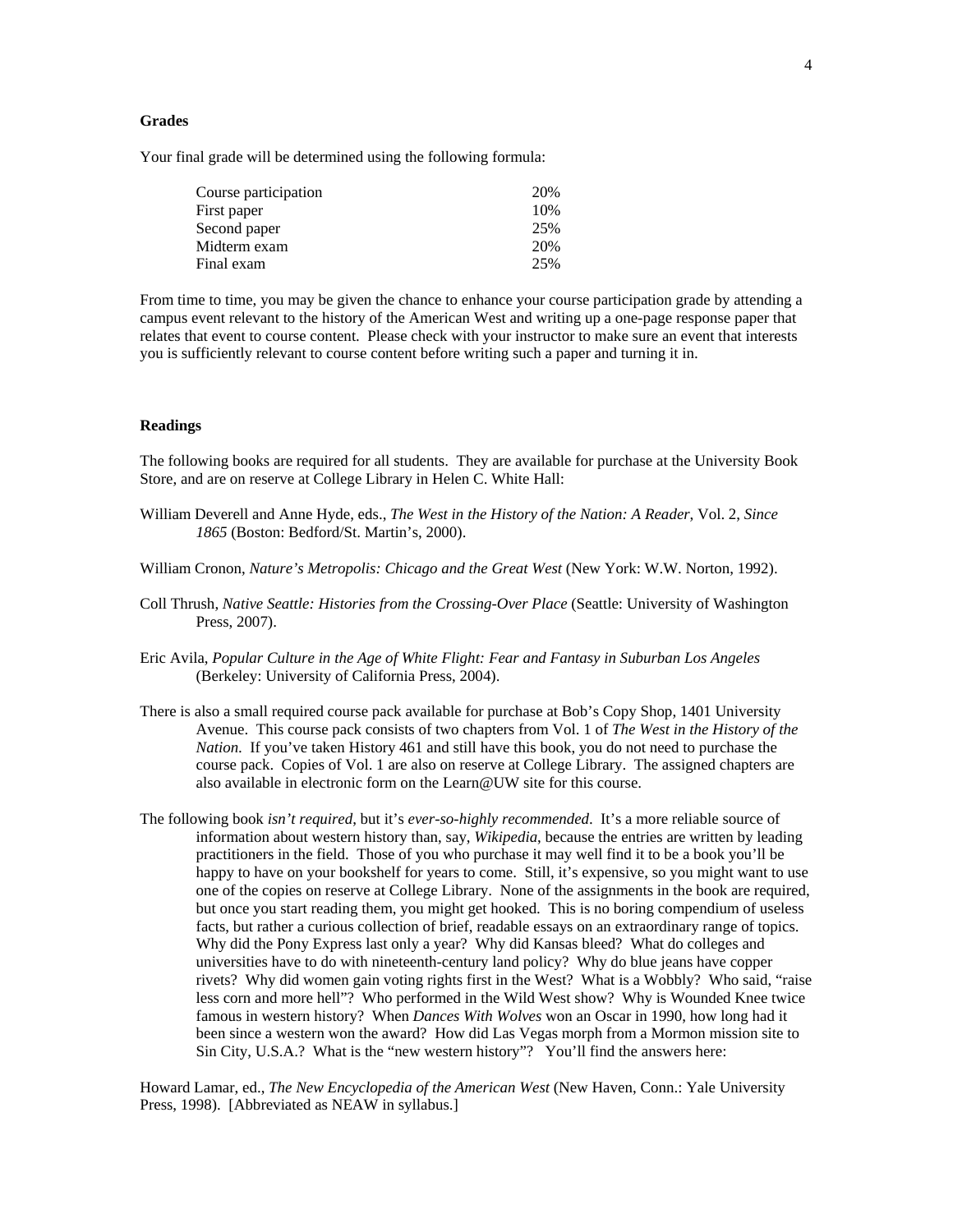#### **Calendar and Assignments**

*Week 1*

| Tues. Jan. 19:     | Course Introduction                                                                                 |
|--------------------|-----------------------------------------------------------------------------------------------------|
| Thurs. Jan. $21$ : | Making the West American                                                                            |
| Reading:           | The West, Introduction, pp. xv-xvii<br>Nature's Metropolis, Preface & Prologue, pp. xiii-xvii, 5-19 |

NEAW: physiography of the U.S.; Indians of California, of Texas, of the Great Basin, of the Great Plains, of the Northwest, of the Southwest; see also entries for various Native nations, tribes, & confederacies, such as Sioux (Dakota, Lakota), Ute, "Five Civilized Tribes," Pueblo, Cheyenne & Arapaho, Apache, Navajo, Modoc & Klamath; Indian languages; Texas, annexation of; Oregon controversy; Mexican War; Treaty of Guadalupe Hidalgo; Gadsden Purchase; frontier theory; Turner, Frederick Jackson; western history, 1970s-90s; Chicago; Wisconsin

# *Week 2*

| Tues. Jan. 26:  | Incorporating the West                                                                                             |
|-----------------|--------------------------------------------------------------------------------------------------------------------|
| Thurs. Jan. 28: | Special presentation on finding primary sources<br>David Null, University Archivist                                |
| Reading:        | Course pack (from The West, vol. 1, Chaps. 13 & 14, pp. 266-311)<br>Nature's Metropolis, Chaps. 1-2, pp. 23-93     |
|                 | $\overline{\text{ME}}$ $\overline{\text{AW}}$ , reilroade: Compromise of 1950; Colifornia (up through American com |

NEAW: railroads; Compromise of 1850; California (up through American conquest & the Calif. gold rush); telegraph; transportation, overland; stagecoach; Russell, Majors & Waddell; Overland Mail Co.; Holladay, Ben; Holladay's stagecoach lines; Pony Express; Wells, Fargo & Co.; vigilantism; law & order; Kansas-Nebraska issue; popular sovereignty; Civil War in the West; Utah expedition of 1857-58; Latter Day Saints; polygamy; Young, Brigham

# *Week 3*

| Tues. Feb. 2:  | Mining the West<br>First paper due at beginning of lecture |
|----------------|------------------------------------------------------------|
| Thurs. Feb. 4: | The West, part 4, Death Runs Riot                          |
| Reading:       | Nature's Metropolis, Chaps. 3-5, pp. 97-259                |

NEAW: gold and silver rushes; Daly, Marcus; boomtowns; mining towns; Denver; mining, metal; mining law; mining engineer; Western Federation of Miners; prostitution; buffalo; cattle industry; cattle towns; lumber industry; agricultural expansion; Cortina, Juan; Chivington, John; Fetterman massacre; Sand Creek massacre; Washita, battle of; Cheyenne & Arapaho Indians; Cheyenne & Arapaho war; Bent brothers; Sioux (Dakota, Lakota) Indians; Mountain Meadows massacre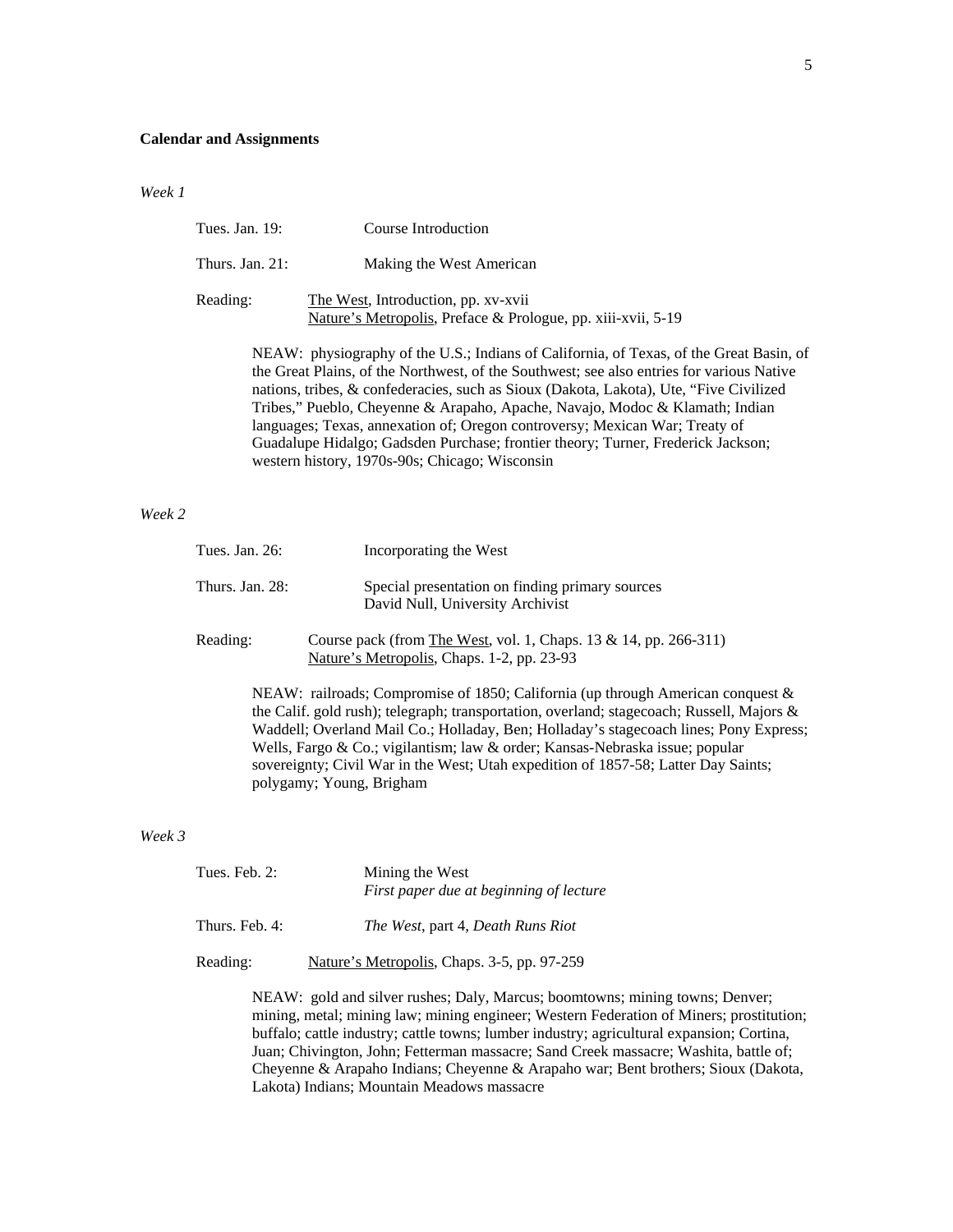| Tues. Feb. 9:      | Creating the Range                                                                                                                                                                                                                                                                                                                                                                                                        |
|--------------------|---------------------------------------------------------------------------------------------------------------------------------------------------------------------------------------------------------------------------------------------------------------------------------------------------------------------------------------------------------------------------------------------------------------------------|
| Thurs. Feb. $11$ : | The West, part 6, Fight No More Forever                                                                                                                                                                                                                                                                                                                                                                                   |
| Reading:           | The West, Chap. 2, pp. 22-45<br>Nature's Metropolis, Chaps. 6-8 & Epilogue, pp. 263-385                                                                                                                                                                                                                                                                                                                                   |
|                    | NEAW: Black Hills; Indian wars, 1865-91; Little Big Horn, battle of; Nez Perce War;<br>Red River War; Sitting Bull; Chief Joseph; Custer, George Armstrong; land policy, 178<br>1896; Homestead Act; Timber Culture Act; public domain; sod house; colleges &<br>universities; Powell, John Wesley; sheep ranching; Basques; Navajo Indians; Navajo<br>weaving; bonanza farming; wheat production; Red River of the North |

### *Week 5*

| Tues. Feb. 16:  | <b>Railroad Blues</b>                             |
|-----------------|---------------------------------------------------|
| Thurs. Feb. 18: | discussion of Nature's Metropolis                 |
| Reading:        | The West, Chap. 3, documents 9-12, pp. 46-59 only |

NEAW: Central Pacific Railroad; Union Pacific Railroad; Denver and Rio Grande Western Railroad; Atchison, Topeka and Santa Fe Railroad; Southern Pacific Railroad; Burlington Northern Railroad; railroad land grants; transcontinental railroad surveys; Crocker, Charles; Hopkins, Mark; Huntington, Collis P.; Stanford, Leland; Durant, Thomas C.; Villard, Henry; Zion Co-operative Mercantile Institution; Apache Indians; Geronimo; immigration; Chinese Americans; Chinese immigration; Chinese, riots against; Irish immigration; cities, growth of

# *Week 6*

| Tues. Feb. $23:$ | <i>The West, part 7, Geography of Hope</i>                                                 |
|------------------|--------------------------------------------------------------------------------------------|
| Thurs. Feb. 25:  | <b>Reservations About Empire</b><br>Nature's Metropolis papers due at beginning of lecture |
| Reading:         | The West, Chap. 1, pp. 2-21, <i>plus</i> Chap. 3, document 13, pp. 59-63 only              |

NEAW: African Americans on the frontier; U.S. Indian Policy, 1860-present (read to 1900); Indian Affairs, Bureau of; Cushing, Frank Hamilton; Carlisle Indian School; Sun Dance; Dawes Severalty Act; Oklahoma; Ghost Dance; Wounded Knee massacre; Edmunds Acts; Wild West show; Cody, Buffalo Bill

land policy, 1780-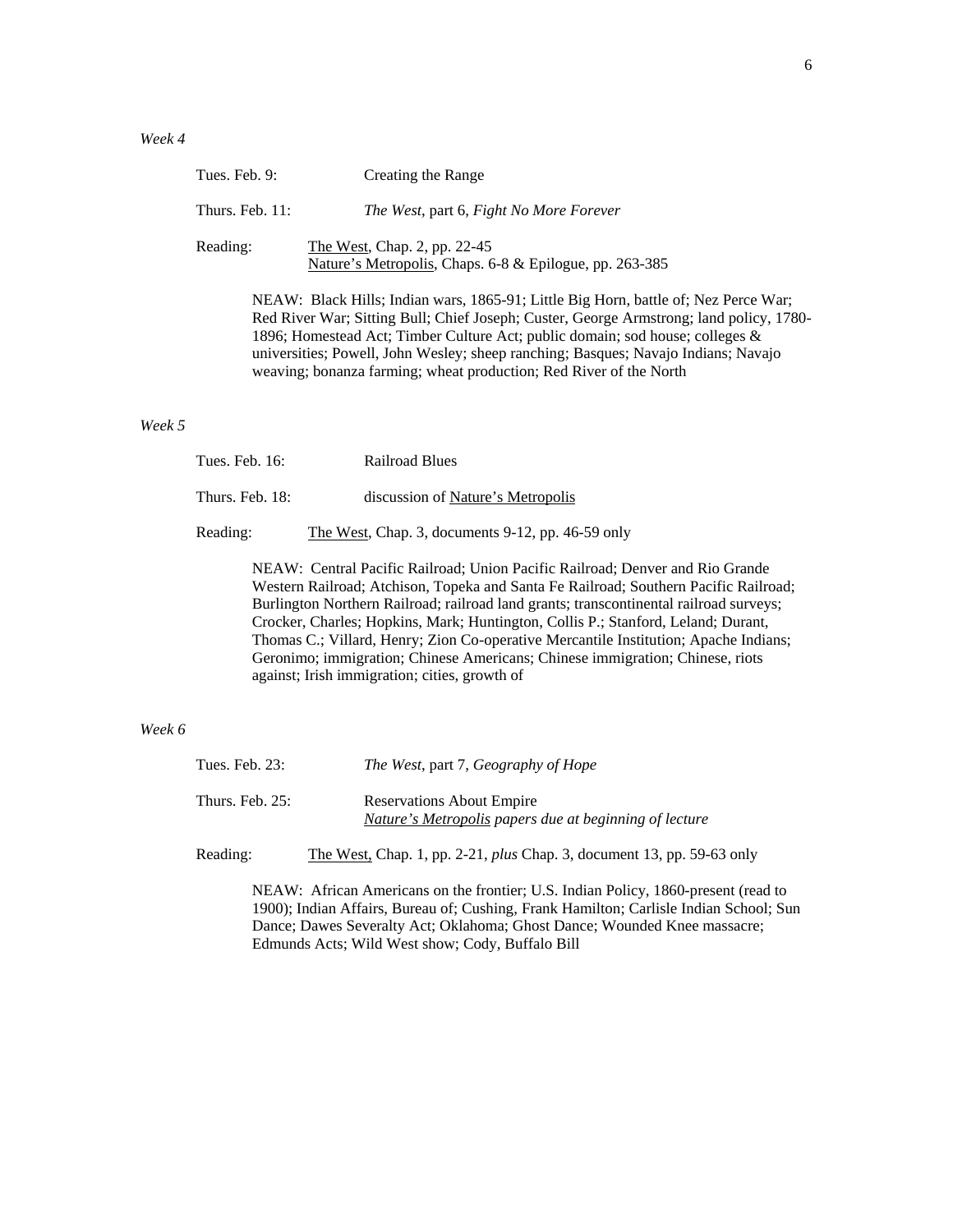| Tues. March 2:  | All-American Men?<br>option #1 film journal entry due at beginning of lecture                                                                                                                                                                                                                                  |
|-----------------|----------------------------------------------------------------------------------------------------------------------------------------------------------------------------------------------------------------------------------------------------------------------------------------------------------------|
| Thurs. March 4: | An Army of Women<br>MIDTERM EXAM QUESTIONS HANDED OUT<br>AT END OF LECTURE                                                                                                                                                                                                                                     |
| Reading:        | Native Seattle, Preface and Chaps. 1-3, pp. xiii-xvi, 3-65                                                                                                                                                                                                                                                     |
|                 | NEAW: men & manhood in western history; Wister, Owen; Remington, Frederic;<br>Bunyan, Paul; lumberjack; cowboy; cowboy clothing; barbed wire; rodeo; women in<br>western history; woman suffrage; Calamity Jane; Duniway, Abigail Scott; Seattle;<br>Indians of the Northwest Coast; Chinook jargon; fisheries |

# *Week 8*

| Tues. March 9:   | work on exams; professor and TAs available for consultation                   |
|------------------|-------------------------------------------------------------------------------|
| Thurs. March 11: | Protesting the West Agrarian<br>MIDTERM EXAMS DUE AT THE BEGINNING OF LECTURE |

*NOTE: no discussion section meetings this week* 

# *Week 9*

| Tues. March 16:  | Protesting the West Industrial |
|------------------|--------------------------------|
| Thurs. March 18: | Water, Woods, and Wilderness   |

 Reading: The West, Chap. 3, document 14, pp. 63-67 only, and Chap. 4-5, pp. 68-111 Native Seattle, Chaps. 4-7, pp. 66-150

NEAW: agrarian movements; Greenback Party; Populism; Populism in the Mountain West; Lease, Mary Elizabeth; Bryan, William Jennings; election of 1892; election of 1896; silver issue; coal mining; copper mining; Cripple Creek strikes; Waite, Davis; Industrial Workers of the World; labor movement; conservation movement; Muir, John; Carey Act; Newlands Reclamation Act; Taylor Grazing Act; cattle industry in the 20<sup>th</sup> century; reclamation & irrigation; water in the trans-Mississippi West; California, water & the environment; Pinchot, Gifford; Roosevelt, Theodore; Boone & Crockett Club; wilderness; national parks and monuments; National Park Service; Yellowstone National Park; Yosemite National Park; tourist travel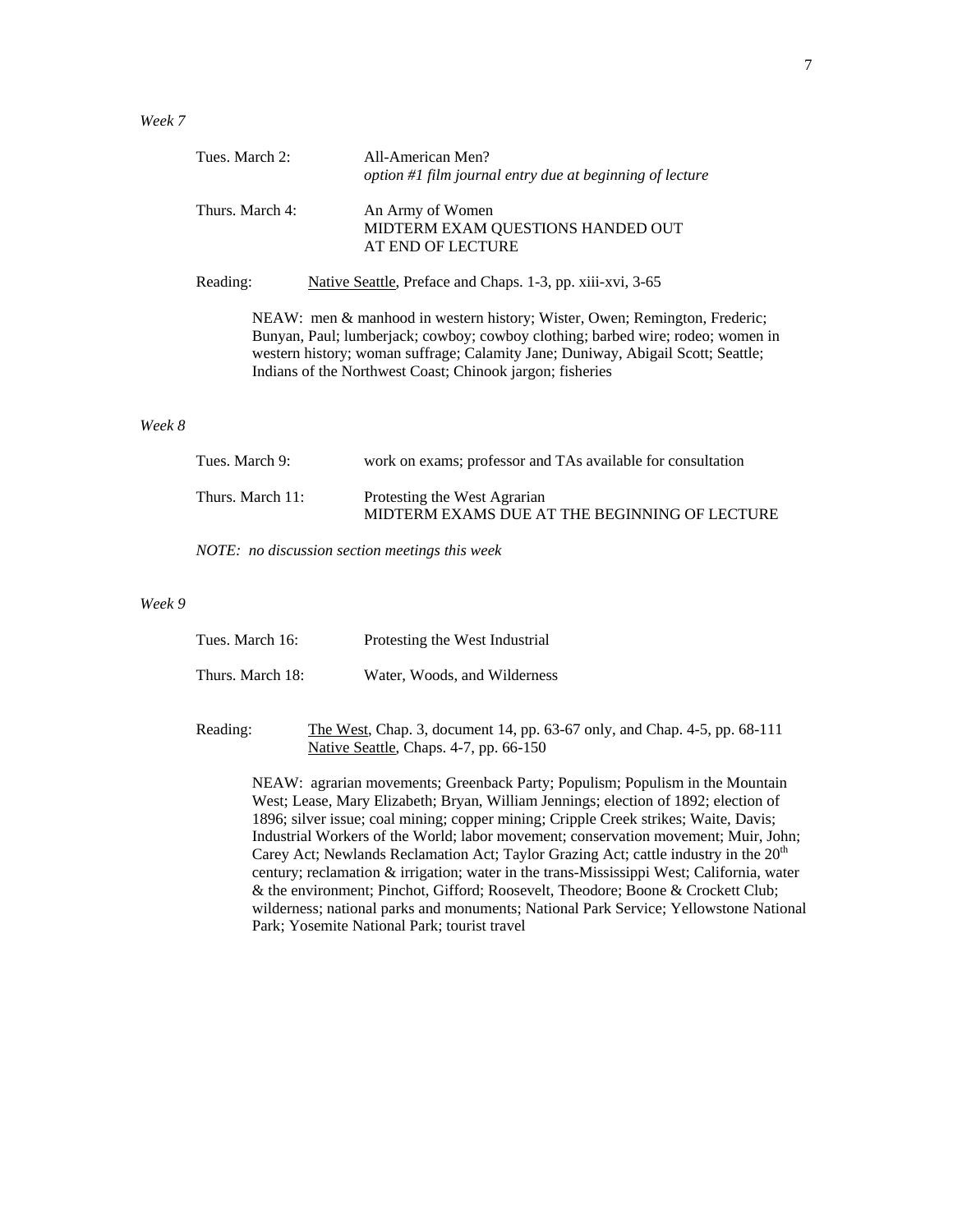|         | Tues. March 23:        | Goin' Back to T-Town                                                                                              |
|---------|------------------------|-------------------------------------------------------------------------------------------------------------------|
|         | Thurs. March 25:       | Oil, Soil, and Dust                                                                                               |
|         | Reading:               | <u>The West, Chaps.</u> 6-7, pp. 112-147<br>Native Seattle, Chaps. 8-10, pp. 151-207                              |
|         |                        | NEAW: petroleum industry; dust bowl; California, the Great Depression; Okies;<br>Steinbeck, John; Tulsa, Oklahoma |
| Week 11 | <b>SPRING BREAK!!!</b> |                                                                                                                   |
| Week 12 |                        |                                                                                                                   |
|         | Tues. April 6:         | Constructing the Wild West                                                                                        |
|         | Thurs. April 8:        | discussion of Native Seattle                                                                                      |
|         |                        |                                                                                                                   |

*NOTE: Tues. evening, special screening of film"High Noon," TBA*

Reading: The West, Chaps. 8-9, pp. 148-187 Native Seattle, "An Atlas of Indigenous Seattle," pp. 209-255

> NEAW: dime novels; novel, western; Grey, Zane; L'Amour, Louis; Russell, Charles; artists of Taos and Santa Fe; Luhan, Mabel Dodge; O'Keefe, Georgia; Benton, Thomas Hart (1889-1975); Cather, Willa; Austin, Mary; Wilder, Laura Ingalls; films, western; motion picture industry; Wayne, John; radio & television, westerns on; music, western; music about the West; Civilian Conservation Corps

# *Week 13*

| Tues. April 13:  | Internments, Terminations, and the Roots of Resistance                                                                                                                                                                                                   |
|------------------|----------------------------------------------------------------------------------------------------------------------------------------------------------------------------------------------------------------------------------------------------------|
| Thurs. April 15: | Forbidden City, U.S.A.<br>Native Seattle papers due at beginning of lecture                                                                                                                                                                              |
| Reading:         | The West, Chaps. 10-11, 188-223<br>Popular Culture in the Age of White Flight, Preface & Chaps. 1-2,<br>pp. xiii-xvi, 1-64                                                                                                                               |
|                  | NEAW: U.S. Indian policy, 1860-present (read 1900-present); Indian Affairs, Bureau of;<br>Collier, John; Wheeler-Howard Act; Navajo Indians; Deer, Ada; Kaiser, Henry;<br>aerospace industry uranium mining Los Alamos $N M \cdot$ Nevada Proving Ground |

aerospace industry; uranium mining; Los Alamos, N.M.; Nevada Proving Ground; California, World War II & Japanese American internment, and politics and racial tensions; Japanese immigration; Japanese Americans; Mexican Americans; Los Angeles, California; Reagan, Ronald